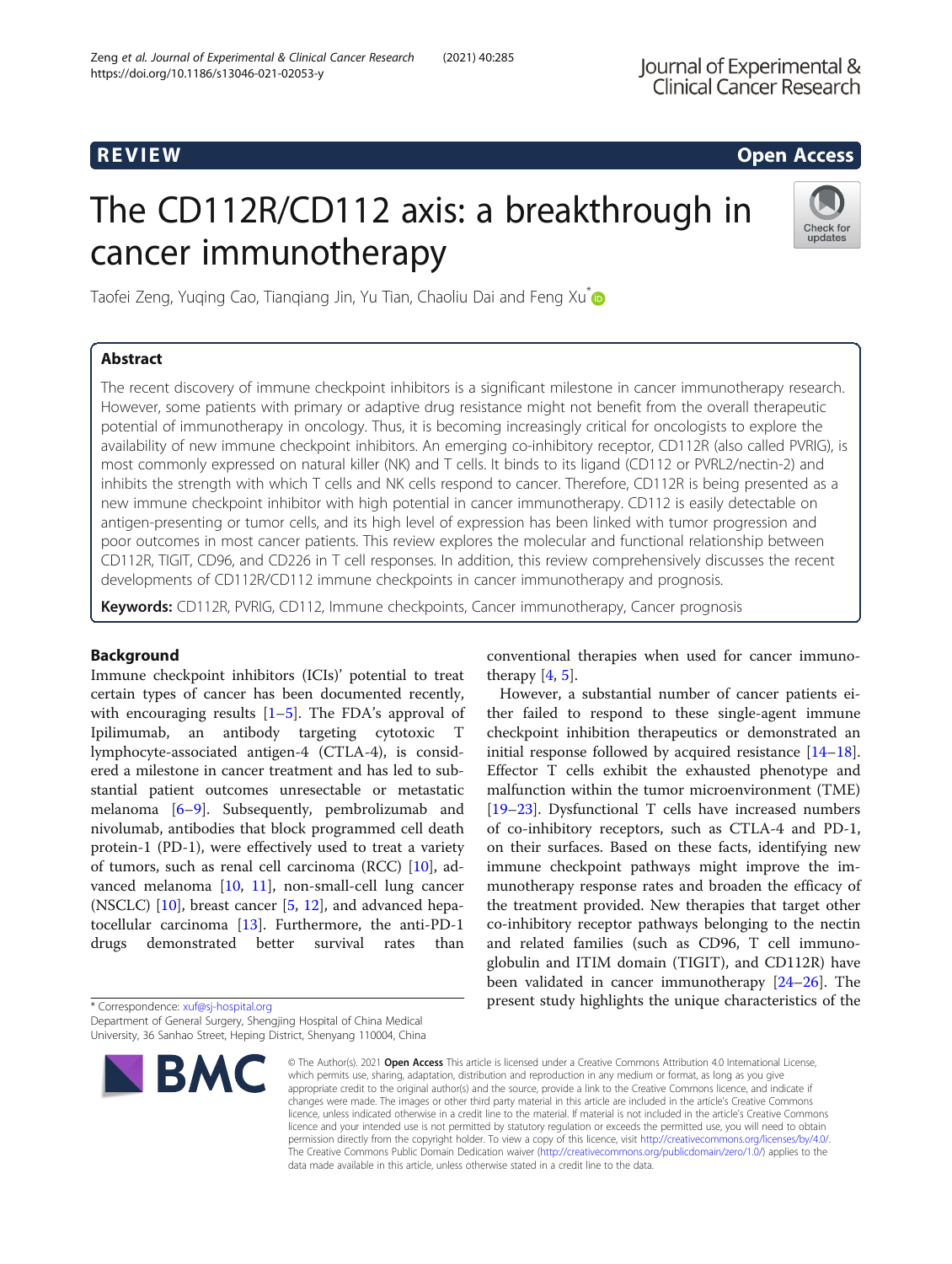<span id="page-1-0"></span>CD112R-CD112 co-inhibitory signal pathway and discusses how it modulates antitumor immunity.

### Structure and expression of CD112R Structure of CD112R

Initially named and described by Zhu et al. in 2016, CD112R is an emerging co-inhibitory receptor that belongs to the poliovirus receptor (PVR) family [\[27\]](#page-9-0). The gene was initially referred to as a PVR-related Ig domain (NCBI nucleotide database under the number BC073861) and goes by the name PVRIG. In humans, a 36kD single-pass transmembrane protein (Fig. 1A) that includes one transmembrane spanning region, a long intracellular domain, and a single extracellular immunoglobulin variable-like (IgV) domain is encoded inside the CD112R. In humans, the CD112R gene consists of a tail sequence with ∼65.3% similarity to that of mice [\[27](#page-9-0)]. The single extracellular IgV domain conserves three motifs from the PVR family: Tyr139 or Phe139-Pro140-X-Gly142, Ala89-X6-Gly96, and Val, Ile-Ser, and Thr-Gln at position 72–74 AA of CD112R [[27,](#page-9-0) [28](#page-9-0)]. The intracellular domain consists of two tyrosine residues: Y233 and Y293. Y233 is inside an ITIM-like motif linked to phosphorylation sites [[29](#page-9-0)]. The phosphorylation of Y233 played a significant role in CD112R-mediated signal transduction, but Y293's effects were negligible [[27](#page-9-0)].

#### Expression of CD112R in healthy conditions

In normal human peripheral blood cell subsets (Fig. [2A](#page-2-0)), the CD112R gene is expressed in NK and T lymphocyte cells [\[27](#page-9-0), [30\]](#page-9-0), but not in monocyte-derived dendritic cells (DCs) [\[27](#page-9-0)], neutrophils (CD66b<sup>+</sup>), monocytes (CD14<sup>+</sup>), and B cells (CD19<sup>+</sup>). Most T cells that express CD112R are CD8<sup>+</sup> T cells, which are primarily effector/ memory cells [\[27](#page-9-0)]. Very few of CD112R positive cells are naïve T cells (CD45RA<sup>+</sup>CCR7<sup>+</sup>) [\[27](#page-9-0)]. CD112R is not detected in CD4<sup>+</sup> T helper cells from peripheral blood [[27\]](#page-9-0). Remarkedly, the activation of both  $CD8<sup>+</sup>$  and  $CD4<sup>+</sup>$ T cells further upregulates CD112R gene and protein expression [[27\]](#page-9-0). In mouse cells (Fig. [2B](#page-2-0)), CD112R transcripts are highly expressed on NK cells and NKT cells but are barely detectable in CD4<sup>+</sup> T cells, CD8<sup>+</sup> T cells [[31,](#page-9-0) [32](#page-9-0)]. Unlike human T lymphocyte cells, activated mouse CD4<sup>+</sup> T cells did not increase CD112R expression, while activated mouse  $CDS^+$  T cells did [\[31](#page-9-0)].

#### CD112R expression in human tumors

CD112R expression has occurred in NK cells, CD8<sup>+</sup> T cells, and  $CD4^+$  T cells in various types of solid tumors (Fig. [2C](#page-2-0)); the highest expression levels appeared in tumors of the kidney, ovary, lung, prostate and endometrium [\[33](#page-9-0), [34](#page-9-0)]. Likewise, CD112R expression occurred in T cells and NK cells in acute myeloid leukemia, with

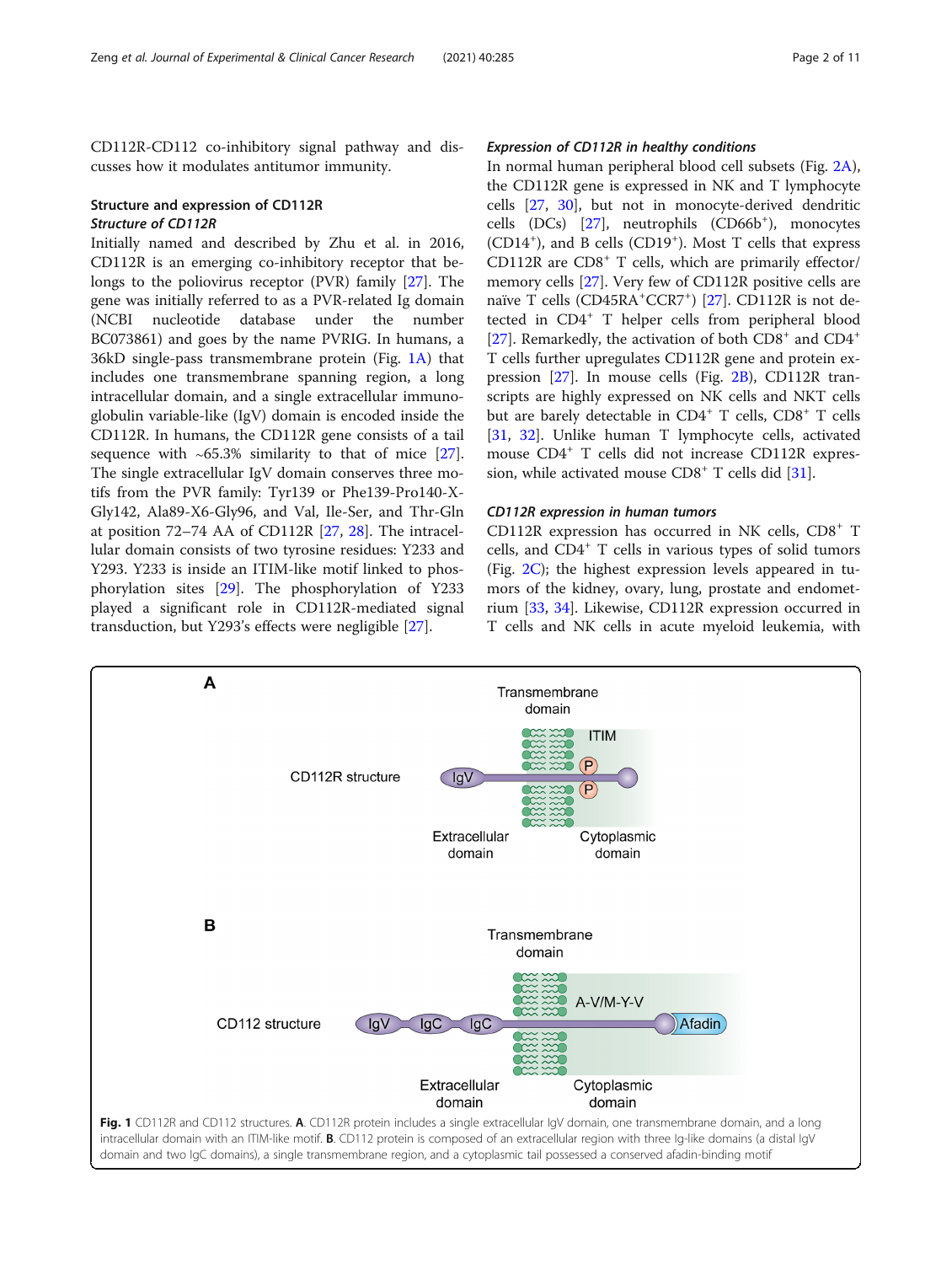<span id="page-2-0"></span>

lower expression levels in the CD8<sup>−</sup> T cells and higher expression levels in the CD3<sup>+</sup>CD56<sup>+</sup> NKT, CD3<sup>−</sup>CD56<sup>+</sup> NK, and  $CD8<sup>+</sup>$  T cells [[35\]](#page-9-0).

Exhausted T cells exhibit higher levels of CTLA-4 and PD-1 co-inhibitory receptors on their surfaces [\[36](#page-9-0)]. CD112R expression occurred alongside PD-1 and TIGIT expression on  $CDS<sup>+</sup>$  and  $CD4<sup>+</sup>$  TILs, which was significantly correlated with exhausted T cell phenotype [\[33](#page-9-0)]. Furthermore, the expression of CD112R also occurred in conjunction with that of exhaustion markers on NK cells, including CD96, TIGIT, Tim-3 and PD-1 [\[24](#page-9-0), [37\]](#page-9-0).

## Structure and expression of CD112

CD112 (cluster of differentiation 112), also known as nectin-2 or PVR-related protein 2 (PVRL2), is a member of the nectin family and has been repotored to correlate with tumor angiogenesis, growth, and metastasis [[38](#page-9-0), [39\]](#page-9-0). CD112 shares the same domain with other members of the nectin family (Fig. [1](#page-1-0)B). It comprises an extracellular region with three Ig-like domains (two IgC and one distal IgV domains), a cytoplasmic tail, and a single transmembrane region. The cytoplasmic tail has a preserved afadin-binding motif (Glu/Ala-X-Tyr-Val), where the postsynaptic density-95, disc large, zonula

occludens-1 domain (PDZ domain) of afadin is bound and thus helping the nectins to connect to F-actin [[40\]](#page-9-0).

Previous studies have shown that CD112 is mainly localized at the adherent junction in epithelial cells and ubiquitously expressed in various cell including epithelial cells, endothelial cells, neurons, and fibroblasts [\[38,](#page-9-0) [41](#page-10-0)– [43\]](#page-10-0). Furthermore, CD112 also appears in cancer cells and immune cells (Fig. 2C). Immunofluorescence and FACS analysis on a panel of tumor cell lines revealed that CD112 was mainly expressed in the intracellular compartment [\[43\]](#page-10-0). High levels of CD112 occurred on human DCs derived from monocytes, and this expression was further up-regulated with the addition of Tolllike receptors (TLR) agonists [[27](#page-9-0)]. Recently, Sarah Whelan et al. found that CD112 was highly expressed on CD14<sup>+</sup> cells (probably tumor-associated macrophages [TAMs] and monocytes) and CD45<sup>−</sup> cells (such as tumor epithelial cells and other nonimmune system cells) in breast, endometrial, ovarian, lung cancer, and liver cancer [[33](#page-9-0), [44](#page-10-0)]. The expression levels were often concomitant with CD112R in the TILs [[27,](#page-9-0) [33](#page-9-0)], whereas most of the tumor cells from the hematopoietic system did not express CD112 [\[27](#page-9-0)]. The expression of CD112R on CD8<sup>+</sup> T cells and CD112 on TAMs and CD45<sup>−</sup> cells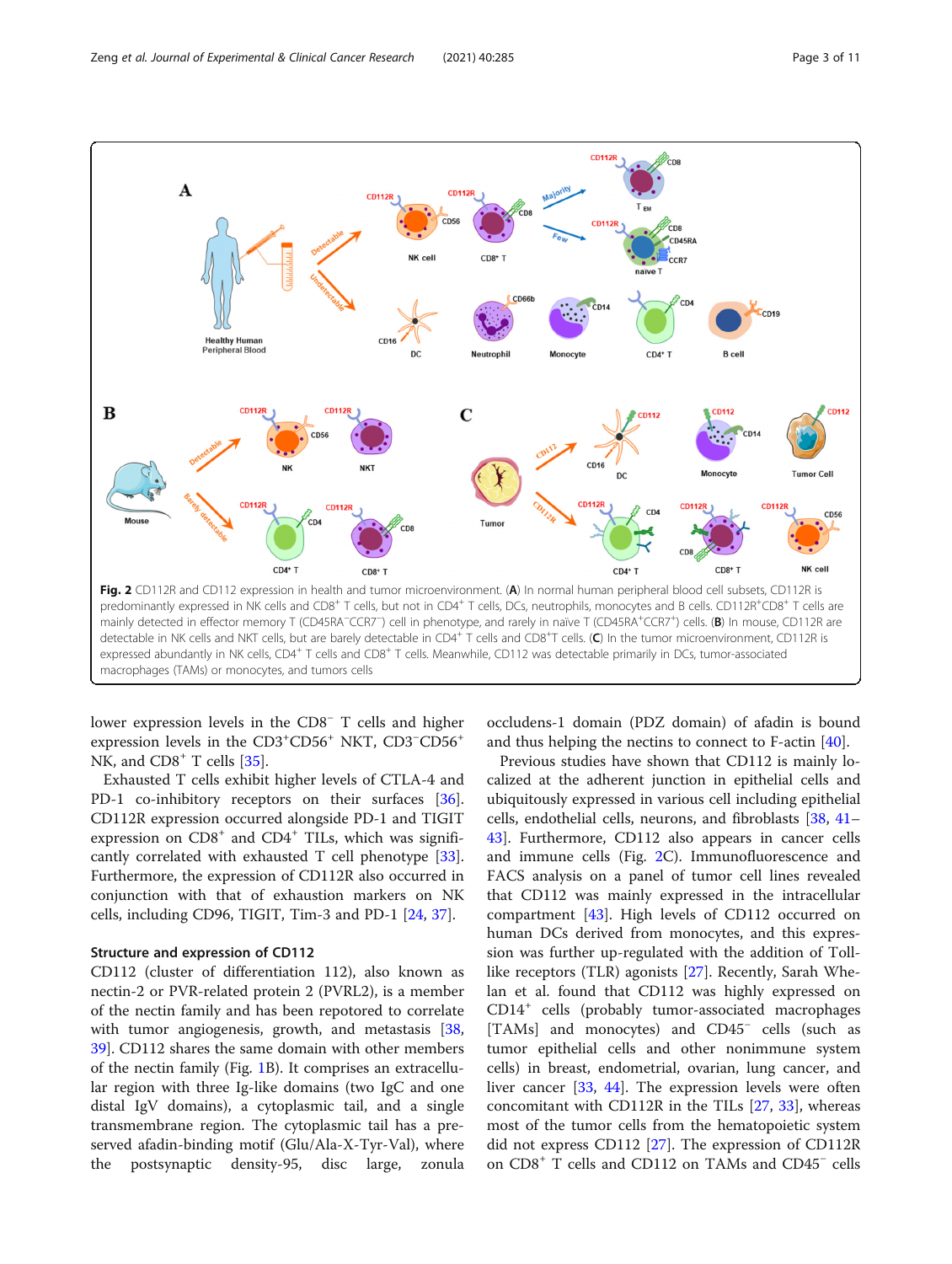were detected in the same tumor sample, indicating that the CD112R-CD112 pathway could be co-expressed in the same cancer [\[33\]](#page-9-0).

# CD112/CD155 and CD112R/TIGIT/CD96/CD226 pathways in T cells

#### Co-inhibitory network and binding affinities

A complicated signaling network regulates T cell activation. Among the co-inhibitory pathways, members of the PVR and PVR-like family, including CD112R, TIGIT, CD96 (also known as T cell activation, increased late expression of TACTILE), CD155 (or PVR, TAGE4, NECL-5) and CD112, are under intense investigation [[24](#page-9-0)].

CD112 and CD155 were initially suspected of facilitating the herpes simplex virus and poliovirus spread from one cell to another because they belong to the nectin and nectin-like family. Using heterophilic or homophilic interactions, CD112 and CD155 can initiate intracellular signal transduction, enable tissue organization, and play a role in cell polarity [[45\]](#page-10-0). The ligands can regulate the activity of lymphocytes by binding to different receptors; CD155 interacts with CD226, TIGIT, and CD96, while CD112 binds to CD226, TIGIT, and CD112R (Fig. 3). In spite of this, they do so with strikingly different affinities (Table [1\)](#page-4-0).

CD112R was identified as a new co-inhibitory receptor that inhibited the nuclear factor of activated T cells (NFAT), which mediates T cell activation and is controlled by co-stimulatory signals [\[27,](#page-9-0) [46\]](#page-10-0). No PVRrelated protein interacted with the CD112R gene in humans, except CD112 [[27](#page-9-0)]. The affinity of CD112R for CD112 is higher (Kd, 88 nmol/L) than that between CD226 and CD112 (Kd, 8.97 μM or Kd, 0.31 μM) as determined by the Biacore experiments [\[27](#page-9-0), [47](#page-10-0), [48\]](#page-10-0); conversely, the affinity of TIGIT for CD112 is so weak (6 mmol/L) [[49\]](#page-10-0) that the interaction can hardly be ob-served via surface plasmon resonance or ELISA [\[27,](#page-9-0) [33](#page-9-0)]. The CD112R-CD112 interaction was also conserved in

mice [\[27,](#page-9-0) [31](#page-9-0)]. Murter et al. generated CD112R-deficient mice and confirmed that murine CD112R is an inhibitory TCR that undermines the antigen-specific activities of CD8<sup>+</sup> T cells in a CD112-dependent manner [\[31](#page-9-0)]. Furthermore, the affinity of mouse CD112R for mouse CD155 was ten times lower than that of mouse CD112R for mouse CD112 [[31\]](#page-9-0).

TIGIT, a co-inhibitory receptor that belongs to the immunoglobulin (Ig) superfamily, has a high affinity toward CD155 (Kd, 1–3 nmol/L) and a weaker affinity toward CD112. Although the binding affinity between TIGIT and CD112 is lower than that between TIGIT and CD155, the interactions between TIGIT and the two ligands are similar [\[50\]](#page-10-0) It was initially discovered in 2009 by different researchers [\[28](#page-9-0), [51](#page-10-0), [52](#page-10-0)]. It can be detected in memory and activated T cells, regulatory T cells, NK and NKT cells, follicular helper T cells, and cytokineinduced killer cells [[45\]](#page-10-0). Studies have shown that TIGIT can dampen the response of the T cell in an extracellular and cell-intrinsic manner through the actions of CD155 and CD112 [\[28](#page-9-0), [53](#page-10-0)].

CD226 is a co-stimulatory receptor found on NK cells, monocytes, B cells, and T cells [\[45\]](#page-10-0). The receptor was initially detected in cytotoxic T cells in response to the lineage-specific activation antigen in humans. The CD226 contains a cytoplasmic tail and two Ig-related extracellular domains [\[24](#page-9-0)]. Either CD155 or CD112 can interact with CD226 to co-activate T cells,but CD226 has a higher affinity toward CD155 (Kd, 114–199 nmol/ L) than CD112 [[45\]](#page-10-0). In addition, the stimulatory receptor CD226 is outcompeted by the negative receptor TIGIT for CD155 because the affinity between TIGIT and CD155 is markedly higher than that between CD226 and CD155 [\[45](#page-10-0)].

Human CD96 selectively binds to CD155 with a higher affinity (Kd, 37.6 nmol/L) than CD226 but lower than TIGIT [[27](#page-9-0), [28](#page-9-0)]. CD96 on NK and T cells binds to CD155 and functions as a negative immunoregulatory

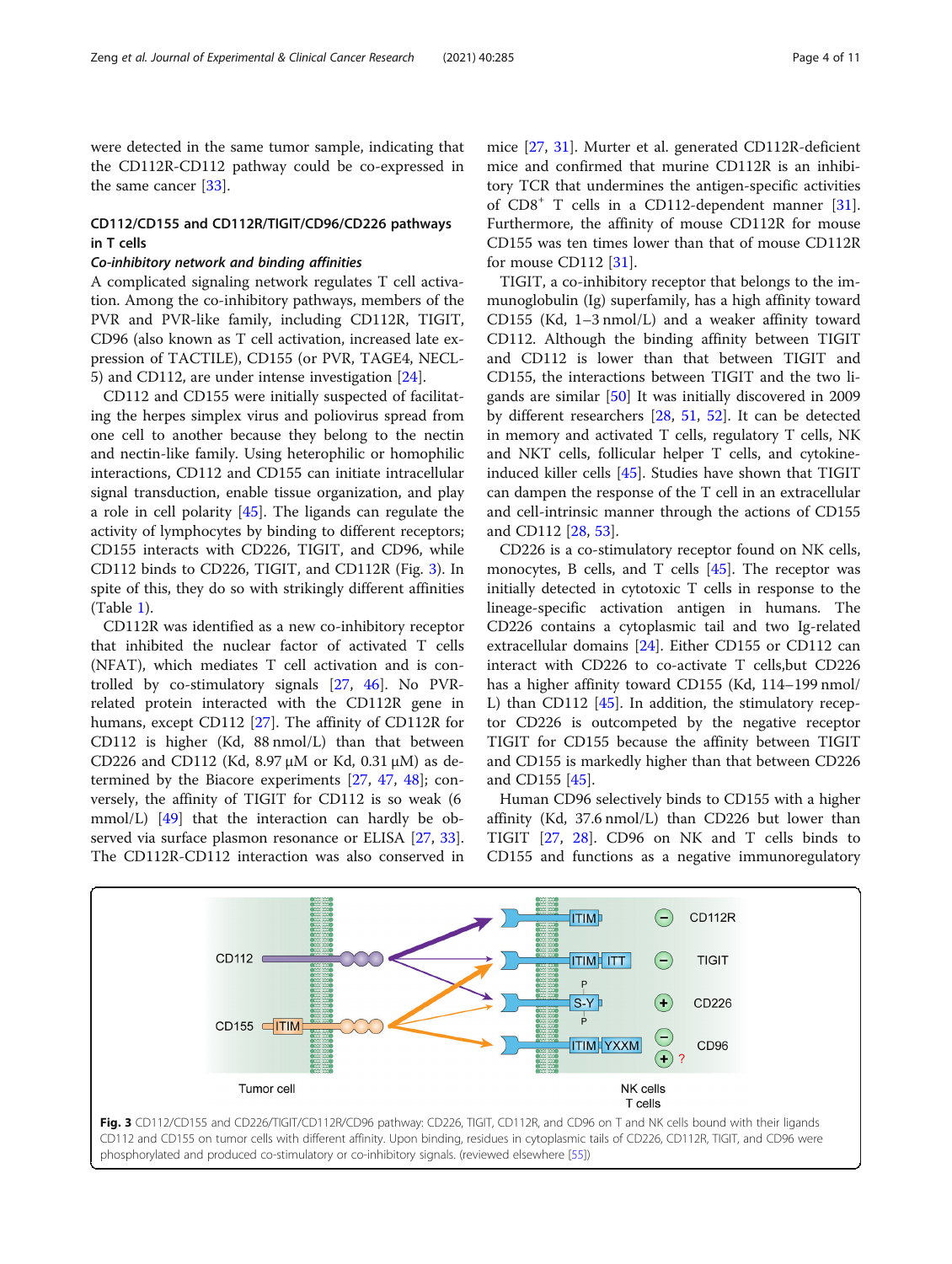<span id="page-4-0"></span>Table 1 Ligand binding affinities for human CD112R, TIGIT, CD226, and CD96

| Ligand      | Affinity nMol/L |                 |                   |                  |  |  |  |
|-------------|-----------------|-----------------|-------------------|------------------|--|--|--|
|             | <b>CD112R</b>   | TIGIT           | CD <sub>226</sub> | CD <sub>96</sub> |  |  |  |
| CD155       |                 | $1 - 3$         | 114-199           | 376              |  |  |  |
| CD112<br>88 |                 | Binding fragile | 8970 or 310       | No binding       |  |  |  |

receptor [\[54](#page-10-0)]. However, interactions between CD112 and CD96 have not been reported so far. The CD96 signaling pathway has been mostly studied in NK cells, but the expression of CD96 in human T cells and TILs needs to be evaluated in detail.

# The regulatory relationship between CD112, TIGIT, CD112R and CD226

Different inhibitory and co-stimulatory checkpoint receptors can co-regulate each other. Co-expression of CD112R with TIGIT was observed in  $CDS<sup>+</sup>$  T cells when the T cells were activated with a specific antigen [\[33](#page-9-0)]. CD112R blockade resulted in induction of TIGIT expression, which was not the result of the increased T cell stimulation. No changes in CD112R expression were observed after the blockade of TIGIT or PD-1 [[33\]](#page-9-0). Due to the same binding sites on CD112 shared by CD226 and CD112R [[55](#page-10-0)], CD226 competes with the inhibitory immune checkpoint CD112R binding to CD112 to promote T cell activation [\[27](#page-9-0)]. Therefore, CD112R infusion can markedly inhibit the CD112–CD226 interaction in T cells.

In various cancers, TIGIT expression is greatly increased alongside the expression of PD-1 on TILs [[56\]](#page-10-0). Cancer patients tend to present with higher TIGIT and lowered CD226 levels than healthy individuals  $[50]$  $[50]$ . In  $CD8<sup>+</sup>$  T cells, TIGIT's high expression level was negatively linked with that of CD226 [\[50](#page-10-0)]. In one study, anti-PD-1 on PD-1<sup>+</sup>Tim-3<sup>+</sup> tumorspecific CD8<sup>+</sup> T cells was associated with the upregulation of TIGIT in melanoma [\[57](#page-10-0)]. Although CD226 transcripts in CD112R−/<sup>−</sup> CD8<sup>+</sup> TILs did not appear to be up-regulated in an MC38 tumor model (colon cancer) [[31\]](#page-9-0), several inhibitory receptors, including TIGIT, Tim-3, PD-1, and LAG-3, were highly expressed on CD8<sup>+</sup> T cells that infiltrated the  $CD112R^{-/-}$  mouse tumors compared to the wild-type  $CDB^+$  T cells [[31\]](#page-9-0). Another study reported that CD112 expression can be enhanced if the TILs are reactivated with anti-CD3 and anti-CD28 [\[33](#page-9-0)]. Therefore, competitive or cooperative communications between CD112R and other immune receptors and their related ligands control immune cell infiltration and activation in tumor microenvironment.

# Interaction between CD112 and CD112R as a novel therapeutic

#### Role of CD112-CD112R interaction on T cell function

Early studies showed that CD112 could mediate a costimulatory effect on T cell response in a cell-extrinsic manner via CD226, a co-stimulatory receptor for CD112 on T cells [\[58](#page-10-0), [59\]](#page-10-0). However, recent study have increased our understanding of CD112 as a co-inhibitory ligand. CD112 interacts with CD112R and TIGIT to inhibit T cell proliferation, but the affinity of TIGIT for CD112 is weak (6 mmol/L) [[49](#page-10-0)] and undetectable [[33](#page-9-0)].

Blockade of either CD112R or TIGIT slightly increased cell division and cytokine production in CD4<sup>+</sup> T cells [[27\]](#page-9-0). The combined CD112R and TIGIT blockade greatly facilitated the diffusion of  $CD4^+$  T cells and enhanced the secretion of cytokines such as IFN-γ, IL-13, IL-10, IL-5, and IL-2  $[27]$  $[27]$  $[27]$ . Besides inducing CD4<sup>+</sup> T cell responses, TIGIT and CD112R blockade enhanced the cytotoxic role and expansion of  $CD8<sup>+</sup>$  T cells [\[27,](#page-9-0) [33](#page-9-0)]. Further, anti-CD112R combined with anti-TIGIT has a higher effect on T cell activation than combination of CD112R blockade and PD-1 blockade [\[33](#page-9-0)]. Extremely, triple blockade of CD112R, TIGIT, and PD-1 resulted in the most significant increase in IFN-γ to enhance  $CD8<sup>+</sup>$ T cell effector function [\[33](#page-9-0)]. A synergistic effect of these three inhibitory receptors appeared in antigen-specific T cell responses [\[27](#page-9-0), [33\]](#page-9-0).

#### Role of the CD112/CD112R Axis in Cancer therapy

In humans, the expression of CD112R has occurred on T cells and NK cells in multiple types of tumors [[27](#page-9-0), [33](#page-9-0)]. Both CD112R and CD226 compete with each other to bind to CD112. There is a high tendency for CD112R to interact with CD112, and the CD112R/CD112 axis is known to impede the immune function of T cells. Like the well-understood PD-1/PD-L1 pathway in cancer immunotherapy, the novel CD112R-CD112 pathway, which is still being studied (Table [2](#page-5-0)), might gain popularity regarding tumor immunotherapy shortly.

The CD112R-CD112 pathway plays a vital role in regulating the process by which T cells kill tumor cells. The tumor growth stopped in CD112R-deficient mice models of melanoma and colon cancer [[31\]](#page-9-0). Tumors obtained from  $CD112R^{-/-}$  animals exhibited increased tumor immune cell infiltration, particularly the CD8<sup>+</sup> T cells. Activation of tumor-related antigens such as p15E corresponded with a marked increase in the amount of cytokine secreted by  $CDS^+$  T cells in  $CD112R^{-/-}$  tumors compared to those in the wild-type tumors [\[31\]](#page-9-0). Remarkably, PD-L1 blockade suppressed the colon tumor growth in  $CD112R^{-/-}$  mice but not in the wild-type mice. Further, anti-CD112R blocking Ab, alone or in combination with PD-L1 inhibitors, was found to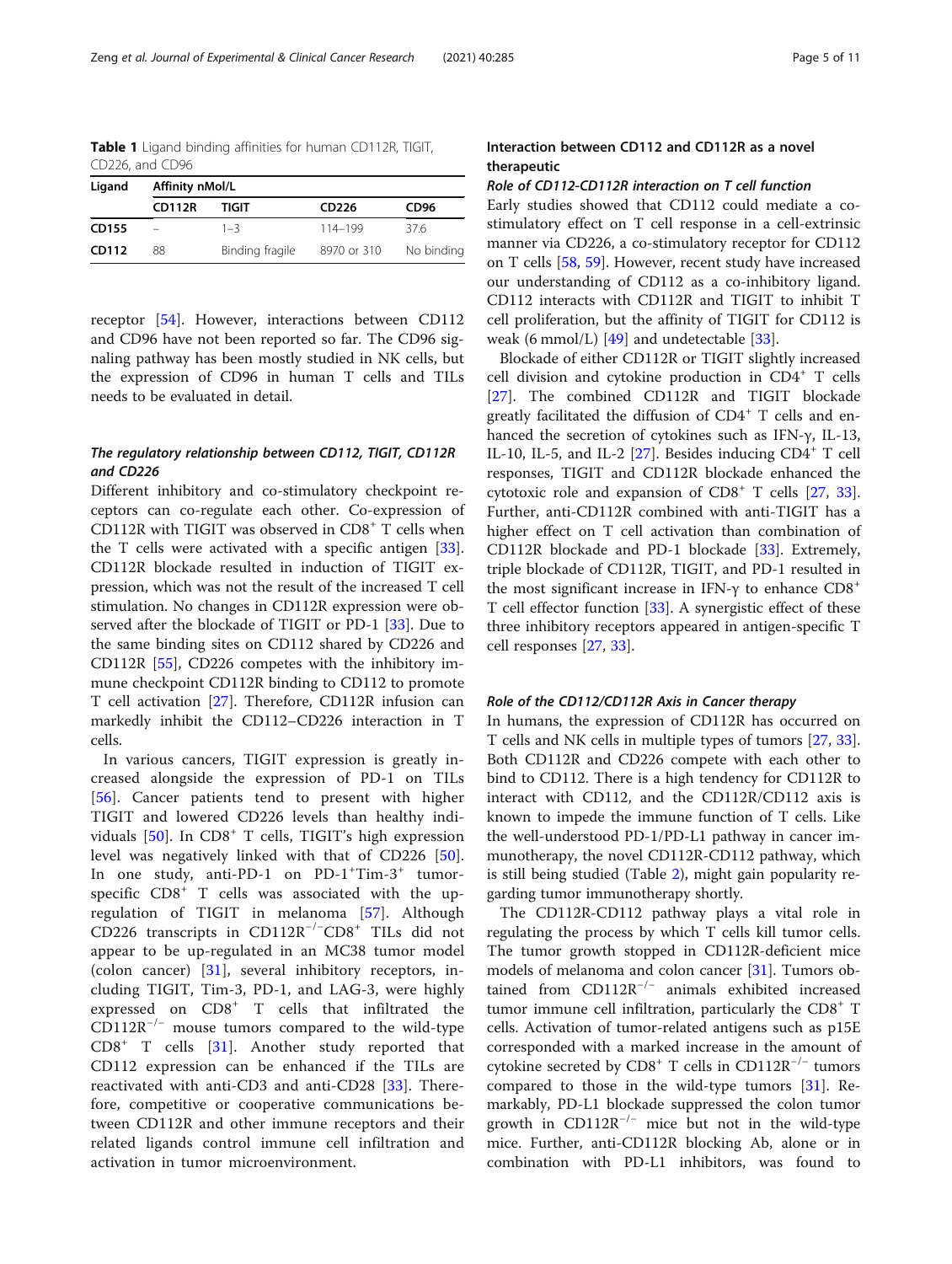| Tumor types                                                                                                                                          | <b>Treatment</b>                                                                         | Key results                                                                                                                                               | References         |
|------------------------------------------------------------------------------------------------------------------------------------------------------|------------------------------------------------------------------------------------------|-----------------------------------------------------------------------------------------------------------------------------------------------------------|--------------------|
| melanoma and colon cancer CD112R deletion:                                                                                                           | anti-CD112R blocking Ab, alone or in<br>combination with anti-PD-L1 inhibitors           | Increased the CD8 <sup>+</sup> T cells immune cell tumor infiltration;<br>improve the antitumor body defense and suppress refractory<br>tumor progression | $[31]$             |
| endometrial, ovarian, kidney,<br>single treatment and combination of<br>head and neck, and lung<br>anti-CD112R, anti-PD-1, and anti-TIGIT<br>cancers |                                                                                          | Enhanced CD8 <sup>+</sup> T-cell effector in cancers                                                                                                      | $[33]$             |
| breast cancer                                                                                                                                        | Combination of CD112R and TIGIT<br>mAbs                                                  | Boosted cytokine production by NK cells and improved NK cell<br>cytotoxicity and tumor-killing effect                                                     | $\lceil 26 \rceil$ |
| primary peritoneal<br>carcinoma and<br>microsatellite-stable colorec-<br>tal cancer                                                                  | single-agent anti-CD112R (COM701),<br>combination with anti-PD-L1 inhibitor<br>nivolumab | The clinical benefit rate was 69% in the COM701 cohort and<br>75% in the combination group; Pelvic metastases have<br>regressed notably.                  | [62, 63]           |

<span id="page-5-0"></span>Table 2 Preclinical experiments and clinical trials in promising cancer target of CD112/CD112R

improve the antitumor body defense and suppress refractory tumor progression in colon carcinoma models [[31\]](#page-9-0).

Anti-CD112R led to an increase in IFN-γ production by purified TILs, similar in potency to anti-TIGIT or anti-PD-1 [[33\]](#page-9-0). The combined blockade of TIGIT and PD-1 had an add-on effect on the infiltration, cytokine production, and secretion of Granzyme B in tumorspecific T cells compared to the blockade of PD-1 alone [[57\]](#page-10-0). Additional increases in IL-2 and IFN-γ levels occurred following treatment with anti-TIGIT and anti-CD112R compared to those who underwent monotherapy for lung cancer. However, the triple combined blockade of PD-1, CD112R, and TIGIT was not associated with the further production of IFN-γ or IL-2 in CD3<sup>+</sup> TILs [[33\]](#page-9-0).

Also, blockade of human CD112R contributes to the anti-tumor efficacy of NK cell and inhibits tumor growth. In vitro, CD112R or TIGIT blockade increased the number of IFN- $\gamma$ <sup>+</sup> NK cells in breast cancer cells cocultured with human NK cells. The combination of CD112R and TIGIT mAbs induced additional increases of IFN-γ-producing NK cell and improved NK cell cytotoxicity. CD112R and TIGIT blockade boosted cytokine production by NK cells and improved the tumor-killing effect of trastuzumab [[26\]](#page-9-0). Recently, Li et al. found that either early or late CD112R blockade were effective in inhibiting tumor growth and prolonging the survival of tumor-bearing mice, which was related to the enhanced frequency and cytotoxic potential of tumor-infiltrating NK cells. They also demonstrated that both NK cell and CD8<sup>+</sup> T cell played an important role in antitumor efficacy of CD112R blockade, and the antitumor effect remained even in the case of adaptive immune deficiency [\[37](#page-9-0)].

CD112 might actively regulate the function of T cells in several types of cancers, such as endometrial, breast, prostate, and ovarian, which presented with the highest ratios of CD112 to CD155 [\[33](#page-9-0)]. However, colorectal cancer, melanoma, and esophageal cancer present with

higher levels of CD155 compared to those of CD112. Endometrial cancer has the highest number of CD155<sup>+</sup>CD112<sup>+</sup> tumor cells. Kidney and colorectal cancer samples presented with high proportions of CD155+ CD112<sup>−</sup> tumor cells [[33](#page-9-0)]. These findings indicate that the type of tumor determines the relative advantages of the TIGIT-CD155 and CD112R-CD112 pathways, which is important for choosing the most appropriate treatment (single agent or combination).

CD112 expression is particularly high in lung, breast, and ovarian cancers. CD112 expression occurs in both PD-L1<sup>-</sup> and PD-L1<sup>+</sup> tumors in breast, ovary, and lung tissues; hence, the CD112R-CD112 axis could stifle T cell function in PD-L1<sup>−</sup> tumors [[33](#page-9-0)]. These findings indicate the need to develop a new treatment strategy by targeting CD112/CD112R for PD-L1<sup>−</sup> tumors or cancer patients resistant to other immune checkpoint inhibitors.

The recent discovery of PD-1 and CTLA-4 receptorligand interactions indicates that the search for effective immunotherapy interventions in cancer treatment is edging toward a long-lasting solution and better survival rates among cancer patients [\[60](#page-10-0), [61\]](#page-10-0). Presently, a highly reactive anti-CD112R drug, known as COM701, is in its initial clinical trial phase (NCT03667716). Its safety, tolerability, pharmacokinetics, and preliminary efficacy for treating advanced solid tumors, as a single therapy or combined with an anti-PD-1 drug known as nivolumab, is being determined  $[62]$  $[62]$ . This trial is being conducted in patients with breast, ovarian, endometrial, and non-small cell lung cancer, and early signs of antitumor efficacy have been reported [[63](#page-10-0)].

# Relationship between the expression of CD112R and cancer prognosis

CD112R was expressed in NK cells and T cells in many types of tumors. Nonetheless, only a few studies focused on the effect of CD112R on the prognosis of cancer. In one study, the authors analyzed the immune cell types of hepatocellular carcinoma (HCC) samples from TCGA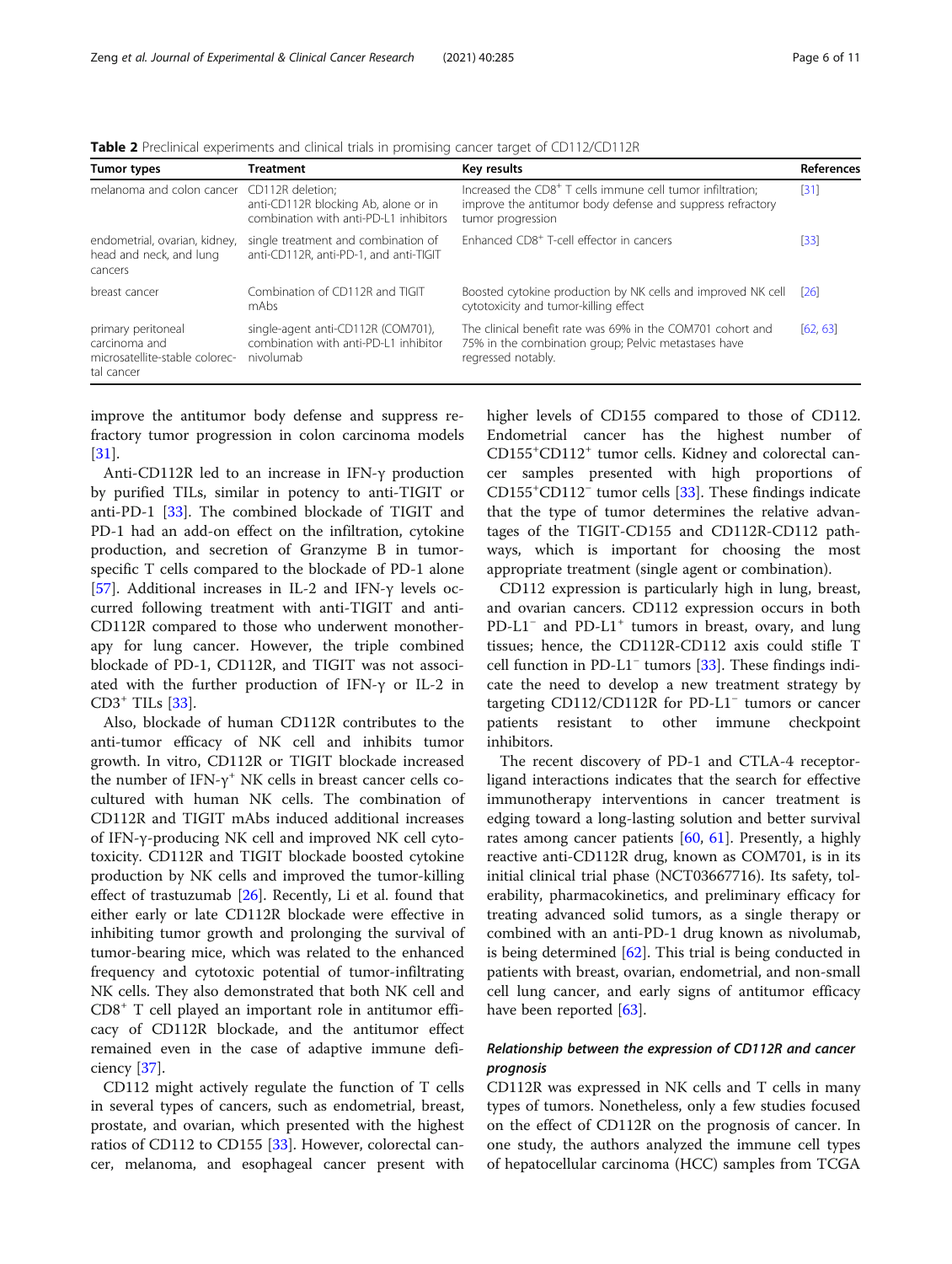and GEO databases and the genes involved in the immune cells that affected the disease outcome [\[64\]](#page-10-0). They found that the CD112R gene was significantly positively associated with overall survival (OS) and recurrence-free survival (RFS), and had a positive association with other checkpoint molecules (PD-1, CTLA4, LAG3, TIM-3, and PDL-1) and  $T_{\text{eff}}$  (effector T cell) gene signatures. Qiao et al. studied the expression profiles of 553 HCC patients from TCGA and GEO databases and identified a signature comprising eight genes (DCAF13, FAM163A, GPR18, LRP10, CD112R, S100A9, SGCB, and TNNI3K), which predicted the survival of the patients. According to this gene profile, HCC patients could be divided into high-risk and low-risk groups. The expression levels of GPR18, CD112R, and TNNI3K were up-regulated in patients with low-risk scores, while those of DCAF13, FAM163A, LRP10, SGCB, and S100A9 were downregulated. Patients with a low-risk score were significantly better than those with a high-risk score (2.20 years vs. 8.93 years) [\[65\]](#page-10-0). It has been proved that the immunogenic tumor microenvironment (hot tumor) is composed of a large number of PD-L1 positive T cell infiltration, which is associated with favorable prognosis [\[66,](#page-10-0) [67](#page-10-0)]. As mentioned above, the activation of T cells further upregulates CD112R expression. It is speculated that the favorable prognostic value of CD112R positive tumorinfiltrating immune cells in cancers may be associated with the robust antitumor immunity.

### CD112 expression as a diagnostic and prognostic biomarker

A growing number of preclinical and clinical studies have underscored the role of CD112 in tumor progression, highlighting its implications for tumor prognosis. CD112 expression was heightened in several cancer types, and its overexpression is associated with different tumor outcomes in different types of tumors (Table 3). It has a robust prognostic impact on the OS and progression-free survival (PFS) in some cancers.

#### Gallbladder cancer

According to findings from a cohort of 46 squamous cell/adenosquamous carcinomas (SC/ASC) of the gallbladder and 80 adenocarcinomas (AC), CD112 can be a proliferative and survival factor [\[68](#page-10-0)]. Positive CD112 expression was associated with large tumor size, high TNM stage, and lymph node metastasis in the AC and SC/ASC, suggesting that CD112 plays a role in tumor cell proliferation and apoptosis. The AC and SC/ASCs tumor cells were more likely to invade and metastasize in patients with positive CD112 expression [[68\]](#page-10-0). Cell adhesion loss might be required for tumor cells to acquire their invasive abilities. The expression of adhesion molecules on the surface of tumor cells is necessary to establish metastatic foci at the secondary site [[69](#page-10-0)–[71](#page-10-0)]. Therefore, the role of CD112 in the invasion and metastasis of AC and SC/ASC cannot be fully explained by its role as an adhesion molecule. CD112 expression was

Table 3 Studies reporting CD112 as a diagnostic and prognostic biomarker

| Reference First | Author                              |              | Year Type of cancer                  | Sample<br>size                                   | comments                                                                                                                                    |
|-----------------|-------------------------------------|--------------|--------------------------------------|--------------------------------------------------|---------------------------------------------------------------------------------------------------------------------------------------------|
| [68]            | Miao<br>et al.                      | 2013         | Gallbladder cancer                   | 46 SC/<br>ASC <sup>a</sup><br>80 AC <sup>b</sup> | CD112 expression was associated with aggressiveness and poor prognosis                                                                      |
| [44, 73]        | Daniel<br>et al.<br>Huang<br>et al. | 2021<br>2014 | Liver cancer                         | 159                                              | Low CD112 expression was associated with poor OS of patients, but contradicted<br>by evidence from preclinical studies                      |
| [80]            | Karabulut<br>et al.                 | 2015         | Colorectal carcinoma<br>(CRC)        | 140                                              | Serum CD112 levels have a diagnostic value and high levels correlated with an<br>adverse prognostic impact on PFS patients with early-stage |
| [83]            | Liang<br>et al.                     | 2015         | Pancreatic Ductal<br>Adenocarcinomas | 106                                              | CD112 expression was associated with the progression and poor prognosis                                                                     |
| [84]            | Izumi<br>et al.                     | 2015         | Pancreatic<br>adenocarcinoma         | 49                                               | CD112 was not associated with overall survival, but higher CD112 expression<br>correlated with worse histological grade.                    |
| [77]            | Stamm<br>et al.                     | 2018         | AML                                  | 429 <sup>c</sup>                                 | High CD112 expression correlated with shorter overall survival                                                                              |
| [76]            | Erturk<br>et al.                    |              | 2019 Lung cancer                     | 74                                               | Serum CD112 expression level was a reliable diagnostic but not prognostic or<br>predictive biomarker.                                       |
| [81]            | <b>Bekes</b><br>et al.              | 2019         | Ovarian cancer                       | 60                                               | CD112 expression supported tumor cell adhesion, leading to growth and lymph<br>node metastasis.                                             |

<sup>a</sup>SC/ASC: squamous cell/adenosquamous carcinoma

<sup>b</sup> AC: adenocarcinomas

c including 139 AML patients enrolled in the AMLSG 07–04 study of the German-Austrian Study Group (NCT00151242) [\[78\]](#page-10-0) and 290 AML patients in the GEO database (GEO accession GSE6891) [[79](#page-10-0)]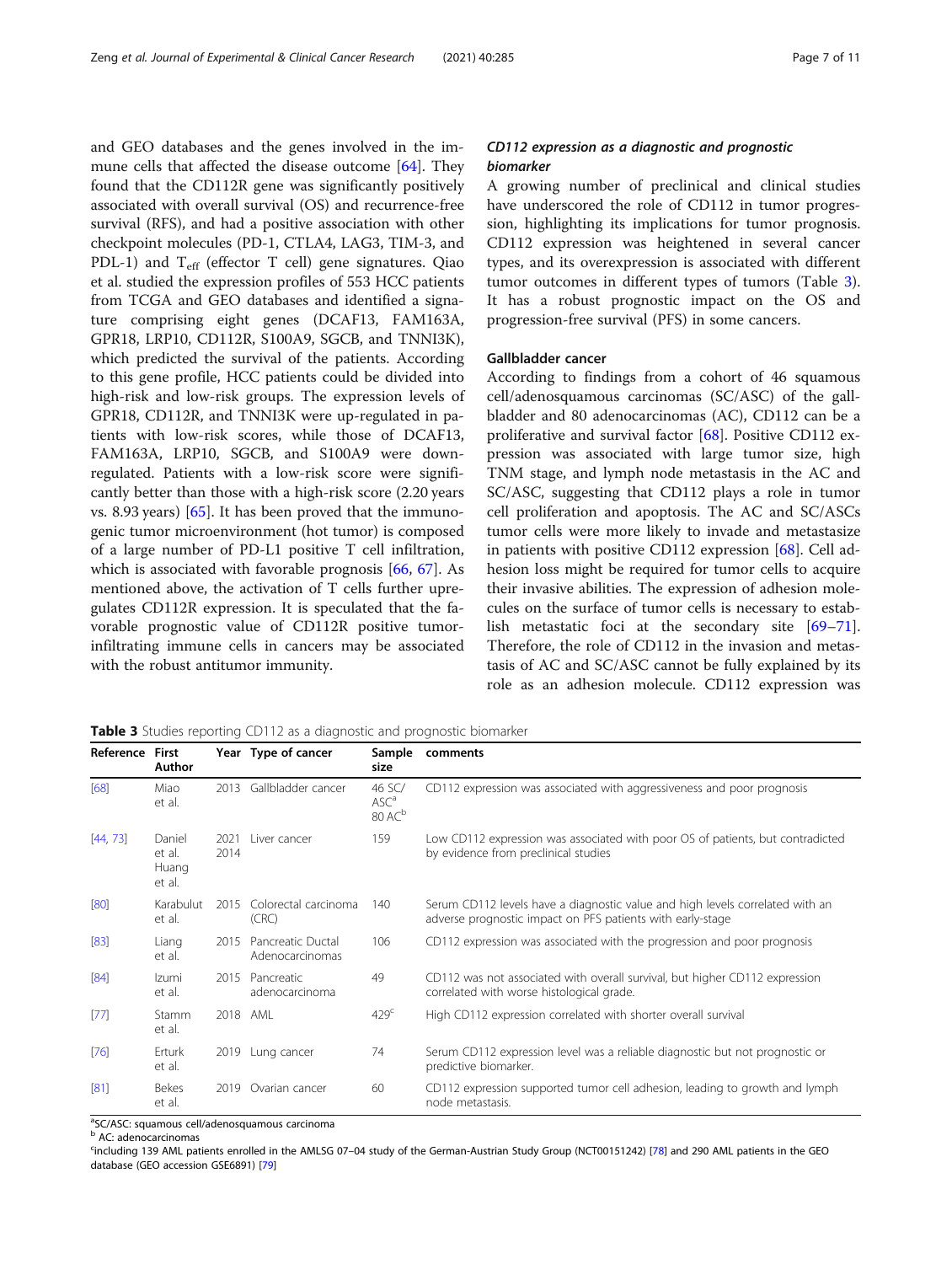significantly associated with poor differentiation in AC, but not SC/ASC. Most importantly, Kaplan-Meier survival analysis in the SC/ASC and AC patients revealed that a high CD112 expression level was a strong and independent predictor of a shorter survival time [\[68](#page-10-0)]. Hence, CD112 expression is associated with aggressiveness and a poor prognosis in AC and SC/ASC patients.

#### Liver cancer

A recent study showed that CD112 was overexpressed in HCCs compared with that of adjacent tissues based on RNA sequencing (RNA-seq), single cell RNA-seq (scRNA-seq) and IHC, and HCC tumors were significantly smaller through recovering T cell infiltration, and tempering T cell exhaustion in Nectin-2 (CD112) KO mouse HCC model [\[44](#page-10-0)]. Alternatively, high expression of CD112 has also been observed in liver metastasis from colorectal cancer [\[72](#page-10-0)]. However, a study of 159 human subjects diagnosed with HCC demonstrated that the expression of CD112 in the cancer tissue specimens was lower than that in the surrounding peritumoral liver tissues [\[73](#page-10-0)]. Studies also strongly link decreased CD112 expression levels with increased levels of serum αfetoprotein [\[74,](#page-10-0) [75](#page-10-0)]. Univariate Cox regression and Kaplan-Meier curve analyses have shown that decreased CD112 expression levels positively correlate with poor post-surgery OS [\[73](#page-10-0)]. Therefore, the correlation between CD112 expression and HCC prognosis may be dependent on extra- and inter-tumoral heterogeneity, and additional studies are required to confirm this relationship.

#### Lung cancer

CD112 and nectin-4 appeared to be diagnostic in lung cancer; CD112 was reportedly a stronger diagnostic indicator, but neither biomarker was prognostic or predictive [[76\]](#page-10-0). The authors found that serum concentrations of CD112 (5.0 ng/mL vs. 0.650 ng/mL;  $p < 0.0001$ ) and nectin-4 (2.45 ng/mL vs. 1.15 ng/mL;  $p < 0.001$ ) were significantly up-regulated in the cancer patients compared to those in the controls. Serum CD112 had higher sensitivity (91.9%) and specificity (92.5%) than serum nectin-4 (sensitivity, 70%; specificity, 85%), or a combination of serum CD112 and nectin-4 (sensitivity, 80%; specificity, 87%). Thus, the serum concentration of CD112 was more effective in identifying individuals with and without lung cancer than serum nectin-4 (alone or in combination with CD112). However, CD112 and nectin-4 levels in serum were not associated with the clinicopathological parameters, OS, or PFS. This study only assessed the serum concentration of CD112 in lung cancer patients. At present, CD112 expression in lung cancer tissues and adjacent tissues remains unclear, and its value as a prognostic marker needs to be investigated.

#### Acute myeloid leukemia

In one study, CD155 and CD112 were reportedly negative prognostic markers of acute myeloid leukemia (AML) [\[77](#page-10-0)]. The study examined 429 AML patients, including 139 patients (cohort A) enrolled in the AMLSG 07–04 study of the German-Austrian Study Group ([NCT00151242\)](https://clinicaltrials.gov/ct2/show/NCT00151242) [[78](#page-10-0)] and 290 patients (cohort B) from the GEO database (GEO accession GSE6891) [[79\]](#page-10-0). In cohort A, 94 and 95% of the patients expressed CD112 and CD155, respectively, and CD112 expression significantly correlated with the expression of CD155. Multivariate Cox proportional hazards model analysis indicated that a high CD112 expression level was correlated with a lower RFS ( $p = 0.017$ ) and had a borderline significant negative impact on the OS ( $p = 0.087$ ). In cohort B, no significant difference in CD112 expression occurred among various French-American-British subtypes. Furthermore, a Kaplan-Meier survival analysis confirmed that the OS of patients with high expression of CD155 and CD112 seems to be significantly lower than that of the low expression group. In sum, CD155 and CD112 expression had a significant impact on the prognosis of AML.

#### Colorectal cancer

In one study [\[80](#page-10-0)], CD112 expression in the serum had a diagnostic value for colorectal cancer (CRC) patients; it appeared to have a poor prognostic value among the non-metastatic patients. The serum expression levels of CD112 in the CRC patients (non-metastatic and metastatic) were significantly higher than those in the healthy controls. Elevated concentrations of CD112 had a significantly adverse effect on the PFS compared to lower levels (median 5.8 vs. 9.1 months, respectively;  $p = 0.04$ ). Although elevated serum levels of CD112 showed a significantly unfavorable effect on PFS in the nonmetastatic patients (median 6.0 vs. 14.0 months, respectively;  $p = 0.05$ ), there were no such effects in the metastatic patients. CD112 serum levels had no significant adverse effect on OS in all patients ( $p = 0.14$ ). Furthermore, the serum levels of CD112 did not appear to have any significant effect on OS in the non-metastatic and metastatic group of patients ( $p = 0.32$  and  $p = 0.07$ , respectively). However, high expression of CD112 could be found in metastatic colorectal cancer cells as discussed previously [\[72](#page-10-0)]. The role of CD112 involved in colorectal cancer metastasis needs to be further elucidated.

#### Ovarian cancer

In a cohort of 60 ovarian cancer patients, the results showed that the high expression of CD112 was associated with lymph node metastasis and residual tumor after surgery  $[81]$  $[81]$ . Although, there were no significant differences between the histological subsets, tumor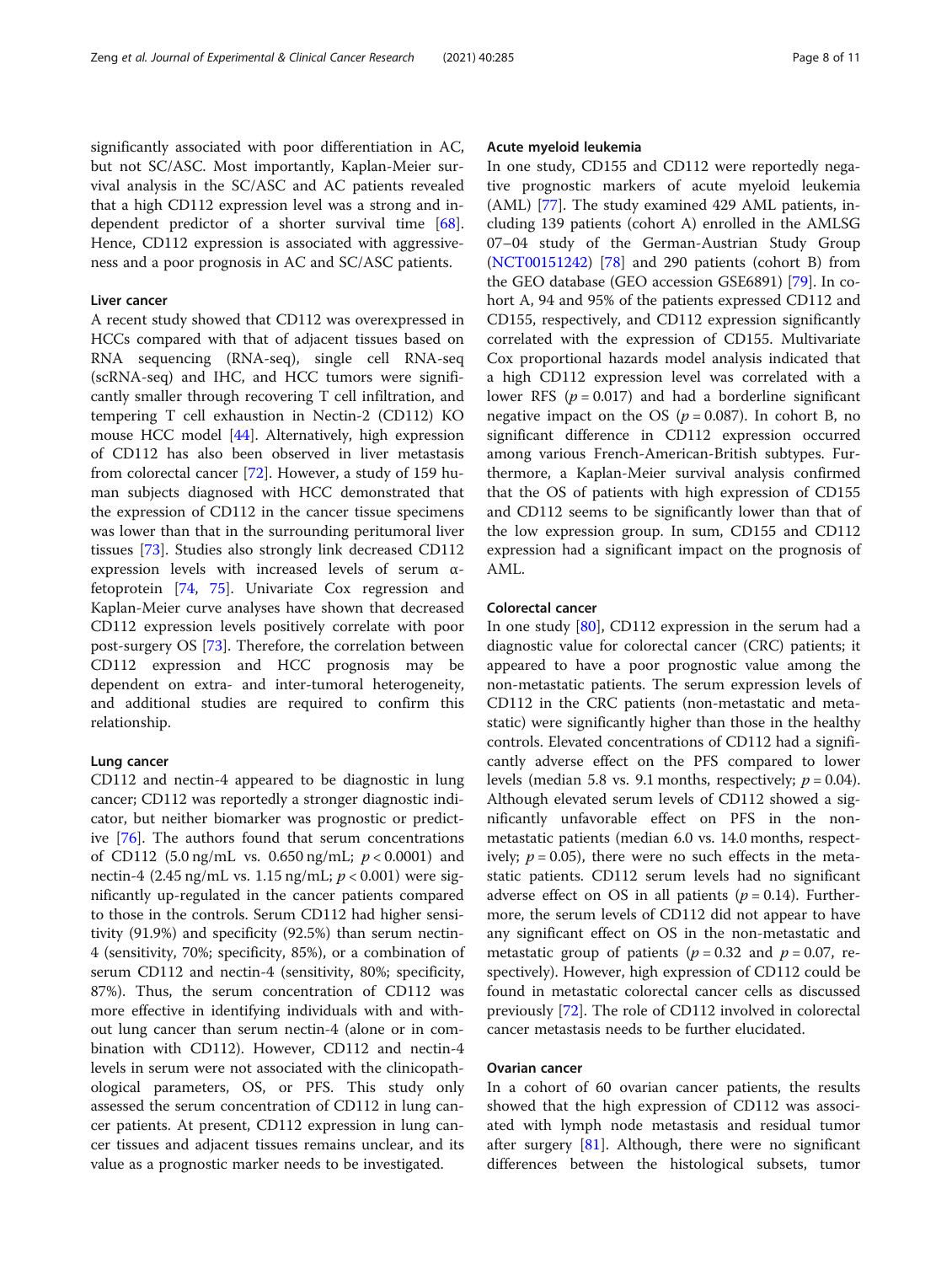grades, receptor status, or metastasis [\[81](#page-10-0)], CD112 was overexpressed in ovarian cancer tissues and a variety of human ovarian cancer cell lines [\[82\]](#page-10-0). Anti-Nectin-2 mAbs have been shown to have an antitumor efficacy in vitro or mouse therapeutic models via strong ADCC [[82\]](#page-10-0). Furthermore, patients with lymph node metastasis or residual tumor after surgery (size, < 1 cm) had higher gene expression levels of CD112 than those with a negative node or complete tumor resection [[81](#page-10-0)]. Therefore, CD112 expression in ovarian cancer may support tumor cell adhesion and contribute to tumor growth and lymph node metastasis. The CD112 expression level decreased significantly in the peritoneal endothelial cells of the tumor patients compared to that in the healthy controls; alternatively, the expression level of vascular endothelial growth factor (VEGF) increased significantly in the serum of the tumor patients [[81\]](#page-10-0). Also, CD112 levels were significantly down-regulated in endothelial cells stimulated by VEGF and increased significantly after the addition of VEGF inhibitors [\[81](#page-10-0)]. Therefore, CD112 down-regulation in the peritoneal vasculature might be driven by VEGF. This down-regulation increases vascular permeability and causes ascites, which could further mediate tumor spread in the abdominal cavity.

#### Pancreatic ductal adenocarcinomas

In a cohort of 106 pancreatic ductal adenocarcinomas (PDAC) [[83](#page-10-0)], high CD112 and DDX3 (DEAD-box helicase 3 X-linked) expression levels were associated with poor prognosis and progression. Positive CD112 and DDX3 expression appeared in 58 and 55 PDAC patients, respectively, but not in the 13 healthy pancreatic tissues. The expression rates of CD112 and DDX3 in PDAC tumor tissues were significantly higher than those in the peri-carcinomatous tissues, benign lesions, and healthy pancreatic tissues. Patients who presented with poor differentiation, invasion of the surrounding tissues and organs, lymph node metastasis, and TNM stages III and IV diseases had higher levels of CD112 and DDX3 than those with a well-differentiated tumor, no invasion, no lymph node metastasis, and TNM stages I and II disease. Kaplan-Meier survival and Cox multivariate analyses showed that patients with positive CD112 and DDX3 expression were more likely to have shorter survival than those with negative CD112 and DDX3 expression, and both CD112 and DDX3 were independent prognostic factors.

However, different conclusions emerged in another study on the prognosis of PDAC [[84](#page-10-0)]. CD112 expression was not associated with OS, but the higher CD112's immunohistochemistry score and the worse the histological grade. They also found that CD112 was weakly expressed in the membranes and cytoplasm of the adenocarcinoma cells and apical membranes of the

intercalated ducts, intralobular ducts, and interlobular ducts in a healthy pancreas. Thus, the prognostic value of CD112 in PDAC needs to be further evaluated.

In summary, high CD112 expression was associated with aggressiveness and poor prognosis in gallbladder cancer, AML, and ovarian cancer. Serum CD112 levels have a diagnostic value in lung cancer and CRC, and high levels correlate with poor prognosis in CRC. However, its effect on the prognosis of PDAC and HCC remains to be further explored.

#### Conclusion

Cancer immunotherapy studies have reached a significant milestone following the recent discovery of ICIs. However, a significant section of cancer patients has not benefited from these new immune checkpoint inhibitor pathways due to underlying primary and secondary drug resistance. The data reviewed in this study demonstrates the need for further research into alternative cancer therapies that can prevent the CD112R-CD112 interaction or act in combination with the TIGIT-CD155/ CD112 blockade. Different ICIs and their pathways may show different functional profiles in a variety of tumor microenvironments. Thus, it is essential to accurately map the expression profile of each pathway in different types of tumors to determine the most suitable treatment that can guarantee optimal results.

#### Abbreviations

ICIs: immune checkpoint inhibitors; CTLA-4: cytotoxic T lymphocyteassociated antigen-4; PD-1: programmed cell death protein-1; RCC: renal cell carcinoma; NSCLC: non-small-cell lung cancer; TME: tumor microenvironment; TIGIT: T cell immunoglobulin and ITIM domain; PVR: poliovirus receptor; NK: Natural Killer; DCs: Dendritic Cells; TILs: Tumorinfiltrating lymphocytes; CD112: cluster of differentiation 112; PVRL2: PVRrelated protein 2; TLR: Toll-like receptors; TAMs: Tumor-associated Macrophages; NFAT: nuclear factor of activated T cells; IFN-γ: interferon-γ; LAG-3: lymphocyte activation gene-3; Tim-3: mucin domain-containing molecule-3; PFS: progression-free survival; OS: Overall survival; SC/ ASC: squamous cell/adenosquamous carcinoma; AC: adenocarcinomas; AML: Acute Myeloid Leukemia; CRC: colorectal cancer; VEGF: vascular endothelial growth factor; PDAC: pancreatic ductal adenocarcinomas; DDX3: DEAD-box helicase 3 X-linked

#### Acknowledgements

The authors are deeply grateful to Rui Song, from the Loma Linda University School of Medicine, USA, for her critical reading and editing of this manuscript.

#### Authors' contributions

F.X., Y.T. and C.D. conceived the study and revised the manuscript; T.Z. drafted the manuscript; Y.C. and T.J. proofread the manuscript and prepared the figures and tables. All authors have read and approved the final manuscript.

#### Funding

This study was supported in part by the grants from the National Natural Science Foundation of China (81974377 to Y.T.), Natural Science Fund of Liaoning Province (20180551193 and 2020-MS-181 to F.X.), and the 345 Talent Project of Shengjing Hospital (40B to F.X.).

#### Availability of data and materials

Not applicable.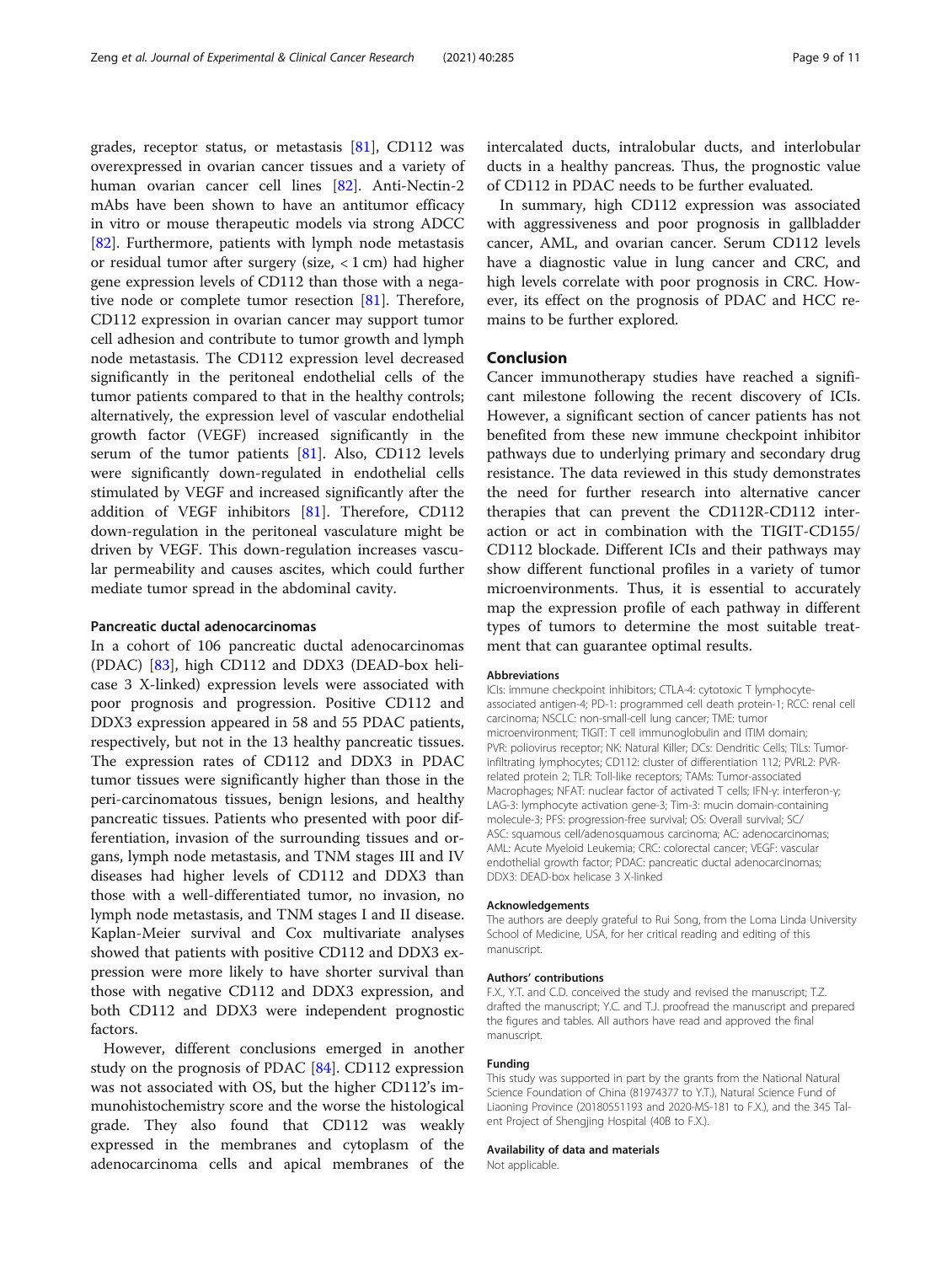#### <span id="page-9-0"></span>Declarations

Ethics approval and consent to participate Not applicable.

#### Consent for publication

All authors have agreed on the contents of the manuscript.

#### Competing interests

The authors declare that they have no competing interests.

#### Received: 25 March 2021 Accepted: 27 July 2021 Published online: 10 September 2021

#### References

- 1. Scheiner B, Kirstein MM, Hucke F, Finkelmeier F, Schulze K, von Felden J, et al. Programmed cell death protein-1 (PD-1)-targeted immunotherapy in advanced hepatocellular carcinoma: efficacy and safety data from an international multicentre real-world cohort. Aliment Pharmacol Ther. 2019; 49:1323–33.
- 2. Landre T, Chouahnia K, Des Guetz G, Duchemann B, Assié JB, Chouaïd C. First-line immune-checkpoint inhibitor plus chemotherapy versus chemotherapy alone for extensive-stage small-cell lung cancer: a metaanalysis. Ther Adv Med Oncol. 2020;12:1758835920977137.
- 3. Bang YJ, Golan T, Dahan L, Fu S, Moreno V, Park K, et al. Ramucirumab and durvalumab for previously treated, advanced non-small-cell lung cancer, gastric/gastro-oesophageal junction adenocarcinoma, or hepatocellular carcinoma: An open-label, phase Ia/b study (JVDJ). Eur J Cancer. 2020;137: 272–84.
- 4. Finn RS, Qin S, Ikeda M, Galle PR, Ducreux M, Kim TY, et al. Atezolizumab plus Bevacizumab in Unresectable Hepatocellular Carcinoma. N Engl J Med. 2020;382:1894–905.
- 5. Nanda R, Liu MC, Yau C, Shatsky R, Pusztai L, Wallace A, et al. Effect of Pembrolizumab plus Neoadjuvant chemotherapy on pathologic complete response in women with early-stage breast Cancer: An analysis of the ongoing phase 2 adaptively randomized I-SPY2 trial. JAMA Oncol. 2020;6: 676–84.
- 6. Hodi FS, O'Day SJ, McDermott DF, Weber RW, Sosman JA, Haanen JB, et al. Improved survival with ipilimumab in patients with metastatic melanoma. N Engl J Med. 2010;363:711–23.
- 7. Lipson EJ, Drake CG. Ipilimumab: an anti-CTLA-4 antibody for metastatic melanoma. Clin Cancer Res. 2011;17:6958–62.
- 8. Forschner A, Eichner F, Amaral T, Keim U, Garbe C, Eigentler TK. Improvement of overall survival in stage IV melanoma patients during 2011- 2014: analysis of real-world data in 441 patients of the German central malignant melanoma registry (CMMR). J Cancer Res Clin Oncol. 2017;143: 533–40.
- Dai WF, Beca JM, Croxford R, Isaranawatchai W, Menjak IB, Petrella TM, et al. Real-world comparative effectiveness of second-line ipilimumab for metastatic melanoma: a population-based cohort study in Ontario, Canada. BMC Cancer. 2020;20:304.
- 10. Topalian SL, Hodi FS, Brahmer JR, Gettinger SN, Smith DC, McDermott DF, et al. Five-year survival and correlates among patients with advanced melanoma, renal cell carcinoma, or non-small cell lung Cancer treated with Nivolumab. JAMA Oncol. 2019;5:1411–20.
- 11. Ascierto PA, Long GV, Robert C, Brady B, Dutriaux C, Di Giacomo AM, et al. Survival outcomes in patients with previously untreated BRAF wild-type advanced melanoma treated with Nivolumab therapy: three-year follow-up of a randomized phase 3 trial. JAMA Oncol. 2019;5:187–94.
- 12. Schmid P, Salgado R, Park YH, Muñoz-Couselo E, Kim SB, Sohn J, et al. Pembrolizumab plus chemotherapy as neoadjuvant treatment of high-risk, early-stage triple-negative breast cancer: results from the phase 1b openlabel, multicohort KEYNOTE-173 study. Ann Oncol. 2020;31:569–81.
- 13. Yau T, Hsu C, Kim TY, Choo SP, Kang YK, Hou MM, et al. Nivolumab in advanced hepatocellular carcinoma: Sorafenib-experienced Asian cohort analysis. J Hepatol. 2019;71:543–52.
- 14. Jenkins RW, Barbie DA, Flaherty KT. Mechanisms of resistance to immune checkpoint inhibitors. Br J Cancer. 2018;118:9–16.
- 15. Zaretsky JM, Garcia-Diaz A, Shin DS, Escuin-Ordinas H, Hugo W, Hu-Lieskovan S, et al. Mutations associated with acquired resistance to PD-1 blockade in melanoma. N Engl J Med. 2016;375:819–29.
- 16. Syn NL, Teng MWL, Mok TSK, Soo RA. De-novo and acquired resistance to immune checkpoint targeting. Lancet Oncol. 2017;18:e731–41.
- 17. Sharma P, Hu-Lieskovan S, Wargo JA, Ribas A. Primary, adaptive, and acquired resistance to Cancer immunotherapy. Cell. 2017;168:707–23.
- 18. O'Donnell JS, Long GV, Scolyer RA, Teng MW, Smyth MJ. Resistance to PD1/ PDL1 checkpoint inhibition. Cancer Treat Rev. 2017;52:71–81.
- 19. Zarour HM. Reversing T-cell dysfunction and exhaustion in Cancer. Clin Cancer Res. 2016;22:1856–64.
- 20. Jiang Y, Li Y, Zhu B. T-cell exhaustion in the tumor microenvironment. Cell Death Dis. 2015;6:e1792.
- 21. Scharping NE, Menk AV, Moreci RS, Whetstone RD, Dadey RE, Watkins SC, et al. The tumor microenvironment represses T cell mitochondrial biogenesis to drive Intratumoral T cell metabolic insufficiency and dysfunction. Immunity. 2016;45:374–88.
- 22. Schietinger A, Philip M, Krisnawan VE, Chiu EY, Delrow JJ, Basom RS, et al. Tumor-specific T cell dysfunction is a dynamic antigen-driven differentiation program initiated early during tumorigenesis. Immunity. 2016;45:389–401.
- 23. Davoodzadeh Gholami M, Kardar GA, Saeedi Y, Heydari S, Garssen J, Falak R. Exhaustion of T lymphocytes in the tumor microenvironment: significance and effective mechanisms. Cell Immunol. 2017;322:1–14.
- 24. Sanchez-Correa B, Valhondo I, Hassouneh F, Lopez-Sejas N, Pera A, Bergua JM, et al. DNAM-1 and the TIGIT/PVRIG/TACTILE Axis: novel immune checkpoints for natural killer cell-based Cancer immunotherapy. Cancers (Basel). 2019;11:877.
- 25. Lupo KB, Matosevic S. CD155 immunoregulation as a target for natural killer cell immunotherapy in glioblastoma. J Hematol Oncol. 2020;13:76.
- 26. Xu F, Sunderland A, Zhou Y, Schulick RD, Edil BH, Zhu Y. Blockade of CD112R and TIGIT signaling sensitizes human natural killer cell functions. Cancer Immunol Immunother. 2017;66:1367–75.
- 27. Zhu Y, Paniccia A, Schulick AC, Chen W, Koenig MR, Byers JT, et al. Identification of CD112R as a novel checkpoint for human T cells. J Exp Med. 2016;213:167–76.
- 28. Yu X, Harden K, Gonzalez LC, Francesco M, Chiang E, Irving B, et al. The surface protein TIGIT suppresses T cell activation by promoting the generation of mature immunoregulatory dendritic cells. Nat Immunol. 2009; 10:48–57.
- 29. Billadeau DD, Leibson PJ. ITAMs versus ITIMs: striking a balance during cell regulation. J Clin Invest. 2002;109:161–8.
- 30. Benita Y, Cao Z, Giallourakis C, Li C, Gardet A, Xavier RJ. Gene enrichment profiles reveal T-cell development, differentiation, and lineage-specific transcription factors including ZBTB25 as a novel NF-AT repressor. Blood. 2010;115:5376–84.
- 31. Murter B, Pan X, Ophir E, Alteber Z, Azulay M, Sen R, et al. Mouse PVRIG has CD8(+) T cell-specific Coinhibitory functions and dampens antitumor immunity. Cancer Immunol Res. 2019;7:244–56.
- 32. Melsen JE, Lugthart G, Vervat C, Kielbasa SM, van der Zeeuw SAJ, Buermans HPJ, et al. Human bone marrow-resident natural killer cells have a unique transcriptional profile and resemble resident memory CD8(+) T cells. Front Immunol. 2018;9:1829.
- 33. Whelan S, Ophir E, Kotturi MF, Levy O, Ganguly S, Leung L, et al. PVRIG and PVRL2 are induced in Cancer and inhibit CD8(+) T-cell function. Cancer Immunol Res. 2019;7:257–68.
- 34. Turnis ME, Andrews LP, Vignali DA. Inhibitory receptors as targets for cancer immunotherapy. Eur J Immunol. 2015;45:1892–905.
- 35. Li J, Whelan S, Kotturi MF, Meyran D, D'Souza C, Hansen K, et al. PVRIG is a novel NK cell immune checkpoint receptor in acute myeloid leukemia. Haematologica. 2020. Online ahead of print.
- 36. McLane LM, Abdel-Hakeem MS, Wherry EJ. CD8 T cell exhaustion during chronic viral infection and Cancer. Annu Rev Immunol. 2019;37:457–95.
- 37. Li Y, Zhang Y, Cao G, Zheng X, Sun C, Wei H, et al. Blockade of checkpoint receptor PVRIG unleashes anti-tumor immunity of NK cells in murine and human solid tumors. J Hematol Oncol. 2021;14:100.
- 38. Huang K, Lui WY. Nectins and nectin-like molecules (Necls): recent findings and their role and regulation in spermatogenesis. Semin Cell Dev Biol. 2016; 59:54–61.
- 39. Mandai K, Rikitake Y, Mori M, Takai Y. Nectins and nectin-like molecules in development and disease. Curr Top Dev Biol. 2015;112:197–231.
- 40. Samanta D, Almo SC. Nectin family of cell-adhesion molecules: structural and molecular aspects of function and specificity. Cell Mol Life Sci. 2015;72: 645–58.